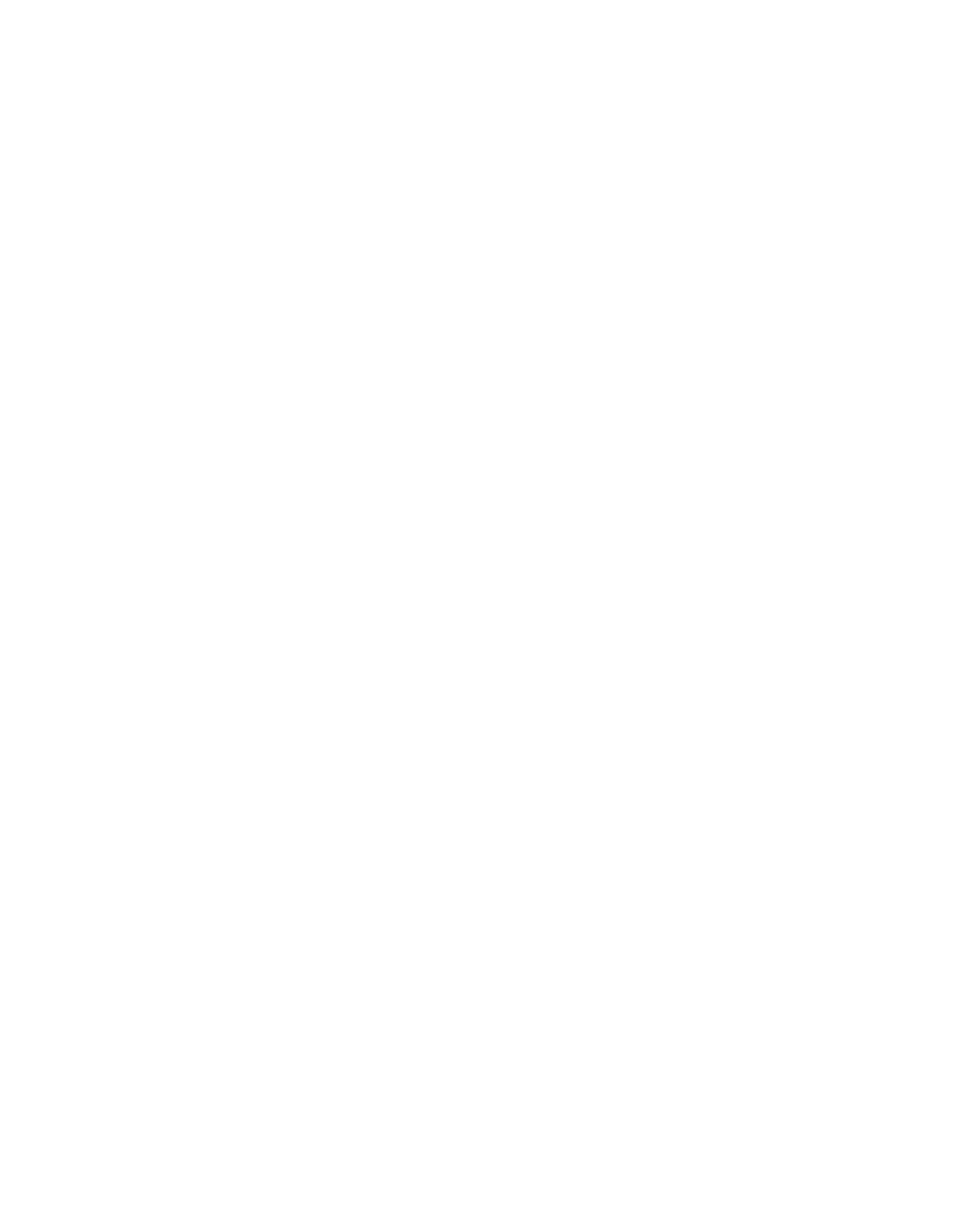Total Fund Composite

### Market Value: \$5,018.3 Million and 100.0% of Fund

**Ending August 31, 2012**

|                                       | <b>Asset Class</b>                | Market Value<br>$($ \$) | 1 Mo Net<br>Cash Flows (\$) | $%$ of<br>Portfolio | Policy % | Policy Difference<br>$($ \$) |
|---------------------------------------|-----------------------------------|-------------------------|-----------------------------|---------------------|----------|------------------------------|
| <b>Total Fund Composite</b>           |                                   | 5,018,295,404           | $-29,865,693$               | 100.0               | 100.0    |                              |
| <b>Fixed Income Composite</b>         |                                   | 1,344,409,030           | $-32,206,713$               | 26.8                | 25.0     | 89,835,179                   |
| Neuberger Berman                      | Core Plus Fixed Income            | 275,303,759             | $-12,315$                   | 5.5                 |          |                              |
| <b>LM Capital</b>                     | Core Fixed Income                 | 319,355,203             | $-38,436$                   | 6.4                 |          |                              |
| <b>UBS</b>                            | Core Fixed Income                 | 113,481,116             | $-10,881$                   | 2.3                 |          |                              |
| Segall Bryant & Hamill                | Int. Fixed Income                 | 288,711,540             | $-20,435$                   | 5.8                 |          |                              |
| MacKay Shields                        | High Yield Fixed Income           | 175,964,689             | $-66,748$                   | 3.5                 |          |                              |
| <b>RBC Global</b>                     | Opportunistic Fixed<br>Income     | 47,120,667              | $-32,012,585$               | 0.9                 |          |                              |
| Symphony                              | Senior Secured Loans              | 124,472,055             | -45,314                     | 2.5                 |          |                              |
| <b>U.S. Equity Composite</b>          |                                   | 1,337,752,665           | $-44,766,011$               | 26.7                | 25.0     | 83,178,814                   |
| FIS Group U.S. Equity                 |                                   | 107,513,542             | $-44,421,261$               | 2.1                 |          |                              |
| <b>Great Lakes</b>                    | Large-Cap Value                   | 109,376,497             | $-27,247$                   | 2.2                 |          |                              |
| Herndon                               | Large-Cap Value                   | 118,406,623             | $-34,850$                   | 2.4                 |          |                              |
| RhumbLine S&P 500 Index               | Large-Cap Core                    | 257,305,199             | $-24$                       | 5.1                 |          |                              |
| CastleArk                             | Large-Cap Growth                  | 95,093,173              | $-30,323$                   | 1.9                 |          |                              |
| <b>Holland Capital</b>                | Large-Cap Growth                  | 116,560,170             | $-35,767$                   | 2.3                 |          |                              |
| <b>Earnest Partners</b>               | Mid-Cap Core                      | 93,622,805              | $-43,056$                   | 1.9                 |          |                              |
| <b>William Blair</b>                  | Mid-Cap Growth                    | 83,264,664              | $-40,498$                   | 1.7                 |          |                              |
| Geneva Capital                        | Mid-Cap Growth                    | 91,868,056              | $-38,496$                   | 1.8                 |          |                              |
| Ariel Investments                     | Smid-Cap Value                    | 118,659,403             | $-38,922$                   | 2.4                 |          |                              |
| Keeley                                | Small-Cap Value                   | 146,082,533             | $-55,568$                   | 2.9                 |          |                              |
| <b>International Equity Composite</b> |                                   | 1,069,499,928           | 44,721,002                  | 21.3                | 20.0     | 65,840,847                   |
| FIS Group Non-U.S. Equity             |                                   | 44,506,161              | 44,989,982                  | 0.9                 |          |                              |
| NTGI MSCI ACWI ex. U.S. Index Fund    | Non-U.S. All-Cap Core             | 274,660,109             | 4,587                       | 5.5                 |          |                              |
| LSV                                   | Non-U.S. Large-Cap<br>Value       | 144,726,104             | $-68,951$                   | 2.9                 |          |                              |
| Madison Square                        | Non-U.S. Large-Cap<br>Core        | 102,406,298             | $-43,227$                   | 2.0                 |          |                              |
| <b>Walter Scott &amp; Partners</b>    | Non-U.S. Large-Cap<br>Growth      | 107,773,446             | $-74,720$                   | 2.1                 |          |                              |
| NTGI Small Cap International Index    | Non-U.S. Small-Cap<br>Core        | 239,282,912             | 10,795                      | 4.8                 |          |                              |
| <b>William Blair</b>                  | <b>Emerging Markets</b>           | 156,144,898             | $-97,464$                   | 3.1                 |          |                              |
| <b>Hedge Fund Composite</b>           |                                   | 512,189,319             | 0                           | 10.2                | 10.0     | 10,359,779                   |
| Rock Creek Georgetown Fund            | <b>Hedged Equity Hedge</b><br>FoF | 261,203,595             | 0                           | 5.2                 |          |                              |
| K2 Long Short Fund                    | <b>Hedged Equity Hedge</b><br>FoF | 250,985,724             | 0                           | 5.0                 |          |                              |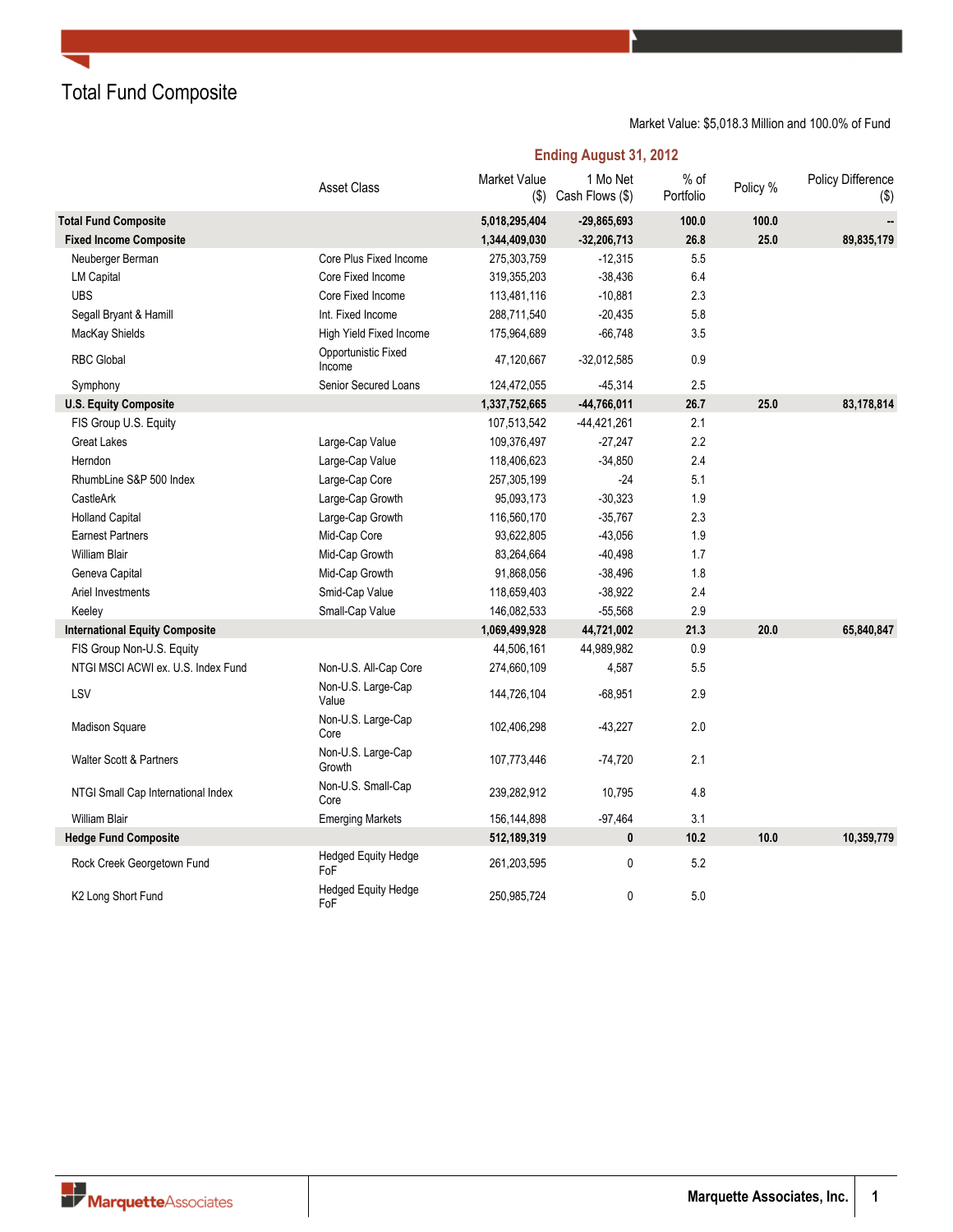Total Fund Composite

### Market Value: \$5,018.3 Million and 100.0% of Fund

## **Ending August 31, 2012**

|                                                   | <b>Asset Class</b>    | Market Value<br>$(\$)$ | 1 Mo Net<br>Cash Flows (\$) | $%$ of<br>Portfolio | Policy % | <b>Policy Difference</b><br>$($ \$) |
|---------------------------------------------------|-----------------------|------------------------|-----------------------------|---------------------|----------|-------------------------------------|
| <b>Real Estate Composite</b>                      |                       | 429,183,583            | $-1.101.984$                | 8.6                 | 10.0     | $-72,645,958$                       |
| <b>Open-End Real Estate Comp</b>                  |                       | 289,681,694            | 0                           | 5.8                 |          |                                     |
| American Core Realty Fund, LLC                    | Core Real Estate      | 56,706,742             | 0                           | 1.1                 |          |                                     |
| AFL-CIO Building Investment Trust                 | Core Real Estate      | 66.311.670             | 0                           | 1.3                 |          |                                     |
| JPMorgan Strategic Property Fund                  | Core Real Estate      | 76.792.475             | 0                           | 1.5                 |          |                                     |
| <b>PRISA</b>                                      | Core Real Estate      | 53,133,613             | 0                           | 1.1                 |          |                                     |
| PRISA II                                          | Core Plus Real Estate | 36,737,194             | 0                           | 0.7                 |          |                                     |
| <b>Closed-End Real Estate Composite</b>           |                       | 139,501,889            | $-1,101,984$                | 2.8                 |          |                                     |
| <b>Private Equity Composite</b>                   |                       | 230,036,561            | 1,294,223                   | 4.6                 | 10.0     | $-271,792,980$                      |
| <b>Fund of Funds Private Equity Composite</b>     |                       | 100.023.534            | $-1.174.389$                | 2.0                 |          |                                     |
| <b>Direct Investment Private Equity Composite</b> |                       | 130,013,027            | 2,468,613                   | 2.6                 |          |                                     |
| <b>Cash Accounts</b>                              |                       | 95,151,475             | 2,902,837                   | 1.9                 | 0.0      | 95,151,475                          |

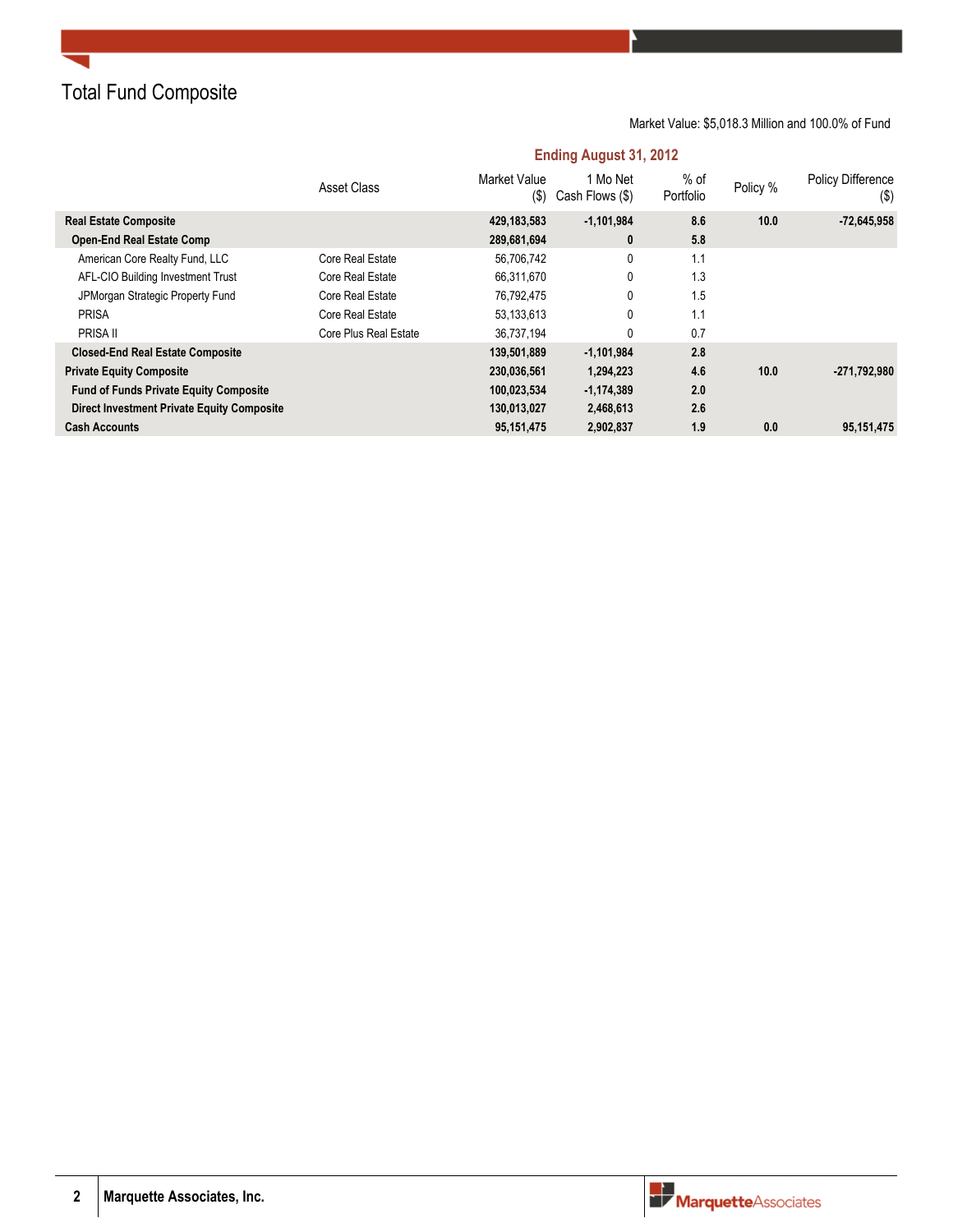

# Total Fund Composite **Annualized Performance (Net of Fees)** Annualized Performance (Net of Fees)

|                                       | <b>Ending August 31, 2012</b> |      |            |        |        |        |        |                |                |        |  |
|---------------------------------------|-------------------------------|------|------------|--------|--------|--------|--------|----------------|----------------|--------|--|
|                                       | 1 Mo                          | 3 Mo | <b>YTD</b> | 1 Yr   | 2 Yrs  | 3 Yrs  | 4 Yrs  | 5 Yrs          | 7 Yrs          | 10 Yrs |  |
| <b>Total Fund Composite</b>           | 1.6                           | 4.7  | 7.9        | 7.9    | 10.6   | 9.6    | 4.5    | 2.0            | 4.5            | 6.3    |  |
| <b>Actuarial Rate</b>                 | 0.6                           | 1.9  | 5.3        | 8.0    | 8.0    | 8.0    | 8.0    | 8.0            | 8.0            | 8.0    |  |
| <b>Fixed Income Composite</b>         | 0.5                           | 2.4  | 5.6        | 7.5    | 6.3    | 7.9    | 7.2    | 5.6            | 5.0            |        |  |
| Barclays Aggregate                    | 0.1                           | 1.5  | 3.9        | 5.8    | 5.2    | 6.5    | 6.9    | 6.7            | 5.7            | 5.5    |  |
| <b>U.S. Equity Composite</b>          | 3.2                           | 6.5  | 11.8       | 15.2   | 18.3   | 14.9   | 5.9    | 2.3            | 4.8            |        |  |
| Dow Jones U.S. Total Stock Market     | 2.5                           | 7.6  | 13.2       | 17.1   | 18.3   | 14.0   | 4.9    | 1.7            | 4.6            | 7.3    |  |
| <b>International Equity Composite</b> | 2.1                           | 8.7  | 8.4        | $-0.8$ | 5.5    | 5.3    | 4.0    | 0.3            | 6.7            |        |  |
| <b>MSCI ACWI ex USA</b>               | 2.1                           | 9.6  | 6.4        | $-1.9$ | 4.0    | 3.6    | $-1.2$ | $-3.6$         | 3.5            | 8.2    |  |
| <b>MSCI EAFE</b>                      | 2.7                           | 11.1 | 6.9        | 0.0    | 4.9    | 2.4    | $-2.2$ | $-4.8$         | 2.1            | 6.7    |  |
| <b>Hedge Fund Composite</b>           | 1.2                           | 2.3  | 6.3        | 4.5    | 4.3    | 3.0    | $\sim$ | $\blacksquare$ | $\blacksquare$ |        |  |
| <b>HFRX Equity Hedge Index</b>        | 0.8                           | 1.9  | 2.6        | $-3.2$ | $-4.1$ | $-2.0$ | $-5.2$ | $-5.4$         | $-1.7$         | 0.6    |  |
| <b>Real Estate Composite</b>          | 0.3                           | 1.9  | 4.8        | 10.8   | 15.6   | 9.6    | $-4.8$ | $-3.2$         | 3.1            | 5.2    |  |
| <b>NPI</b>                            | 0.0                           | 0.9  | 5.3        | 9.6    | 12.9   | 9.6    | 0.9    | 2.0            | 6.3            | 8.2    |  |
| <b>Open-End Real Estate Comp</b>      | 0.3                           | 2.6  | 6.2        | 12.4   | 15.6   | 8.4    | $-3.6$ | $-1.4$         | 3.9            | 6.5    |  |
| <b>NFI</b>                            | 0.0                           | 0.8  | 4.9        | 8.9    | 13.3   | 9.3    | $-3.8$ | $-2.3$         | 2.8            | 5.5    |  |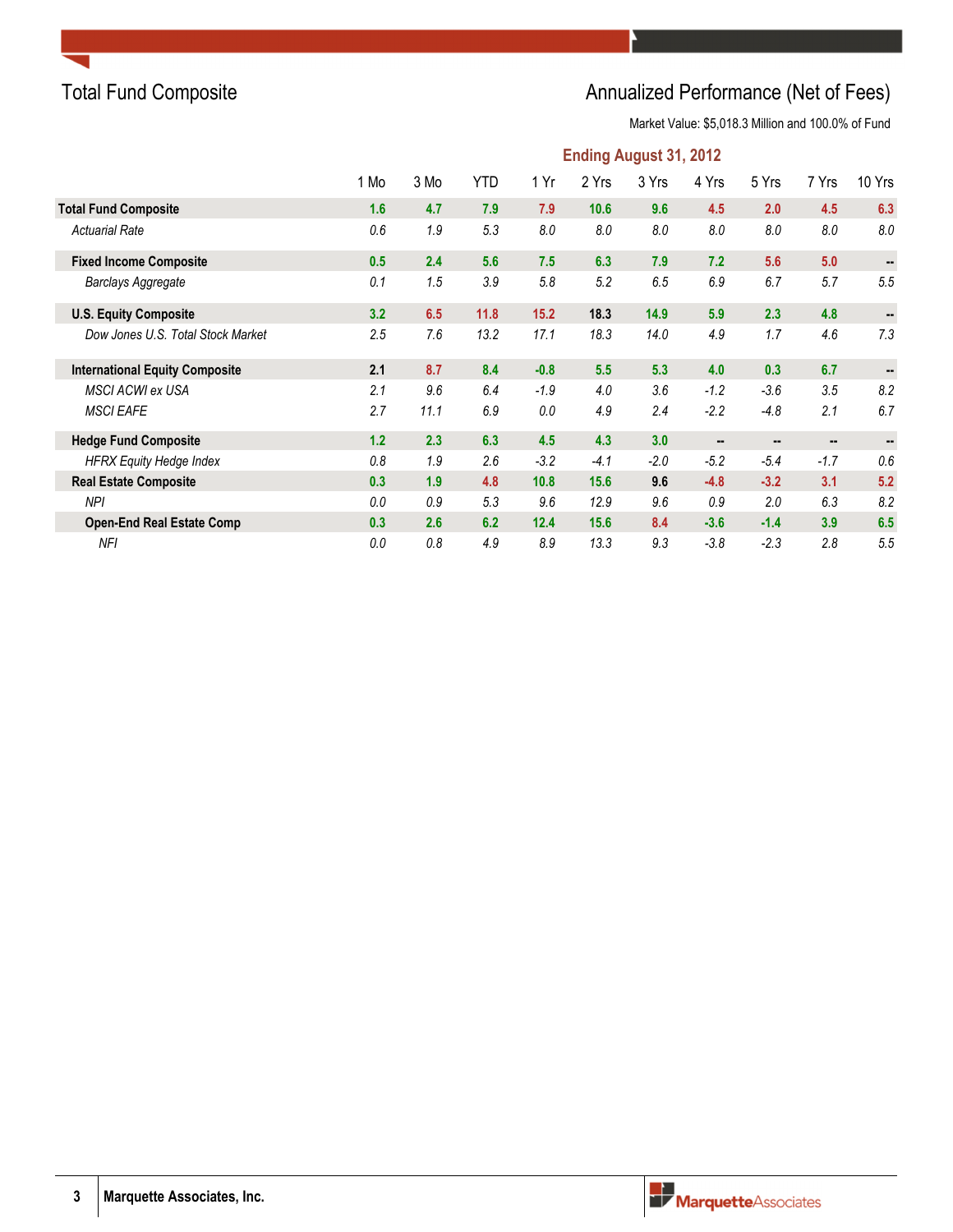# Total Fund Composite **Calendar Performance (Net of Fees)**

|                                       | <b>Calendar Year</b> |      |         |                |      |                |      |      |                |                |         |
|---------------------------------------|----------------------|------|---------|----------------|------|----------------|------|------|----------------|----------------|---------|
|                                       | 2011                 | 2010 | 2009    | 2008           | 2007 | 2006           | 2005 | 2004 | 2003           | 2002           | 2001    |
| <b>Total Fund Composite</b>           | 0.1                  | 14.2 | 19.6    | $-25.8$        | 7.3  | 12.7           | 6.7  | 10.4 | 19.6           | $-9.5$         | $-2.5$  |
| <b>Actuarial Rate</b>                 | 8.0                  | 8.0  | 8.0     | 8.0            | 8.0  | 8.0            | 8.0  | 8.0  | 8.0            | 8.0            | 8.0     |
| <b>Fixed Income Composite</b>         | 6.7                  | 8.0  | 10.6    | $-4.6$         | 5.2  | 4.6            | 2.3  | 4.4  |                |                |         |
| Barclays Aggregate                    | 7.8                  | 6.5  | 5.9     | 5.2            | 7.0  | 4.3            | 2.4  | 4.3  | 4.1            | 10.3           | 8.4     |
| <b>U.S. Equity Composite</b>          | 0.7                  | 20.9 | 34.7    | $-38.4$        | 5.7  | 13.1           | 5.9  | 13.0 | $\sim$         | $\sim$         |         |
| Dow Jones U.S. Total Stock Market     | 1.1                  | 17.5 | 28.6    | $-37.2$        | 5.6  | 15.8           | 6.4  | 12.5 | 31.7           | $-20.9$        | $-11.0$ |
| <b>International Equity Composite</b> | $-13.7$              | 15.3 | 41.6    | $-36.6$        | 14.3 | 29.8           | 17.2 | 16.4 |                | $\sim$         |         |
| MSCI ACWI ex USA                      | $-13.7$              | 11.2 | 41.4    | $-45.5$        | 16.7 | 26.7           | 16.6 | 20.9 | 40.8           | $-14.9$        | $-19.7$ |
| <b>MSCI EAFE</b>                      | $-12.1$              | 7.8  | 31.8    | $-43.4$        | 11.2 | 26.3           | 13.5 | 20.2 | 38.6           | $-15.9$        | $-21.4$ |
| <b>Hedge Fund Composite</b>           | $-4.7$               | 5.3  |         | $\blacksquare$ |      | $\blacksquare$ |      | н.   | $\blacksquare$ | $\blacksquare$ |         |
| <b>HFRX Equity Hedge Index</b>        | $-19.1$              | 8.9  | 13.1    | $-25.5$        | 3.2  | 9.2            | 4.2  | 2.2  | 14.5           | 2.1            | 9.0     |
| <b>Real Estate Composite</b>          | 16.6                 | 17.8 | $-31.2$ | $-15.5$        | 15.3 | 17.6           | 25.3 | 10.8 | 5.4            | 7.5            | 9.8     |
| <b>NPI</b>                            | 14.3                 | 13.1 | $-16.9$ | $-6.5$         | 15.8 | 16.6           | 20.1 | 14.5 | 9.0            | 6.7            | 7.3     |
| <b>Open-End Real Estate Comp</b>      | 15.7                 | 15.7 | $-31.0$ | $-10.4$        | 16.6 | 16.1           | 23.5 | 13.5 | 9.1            | 6.0            | 7.6     |
| NFI                                   | 15.0                 | 15.3 | $-30.4$ | $-10.7$        | 14.8 | 15.3           | 20.2 | 12.0 | 8.3            | 4.6            | 4.6     |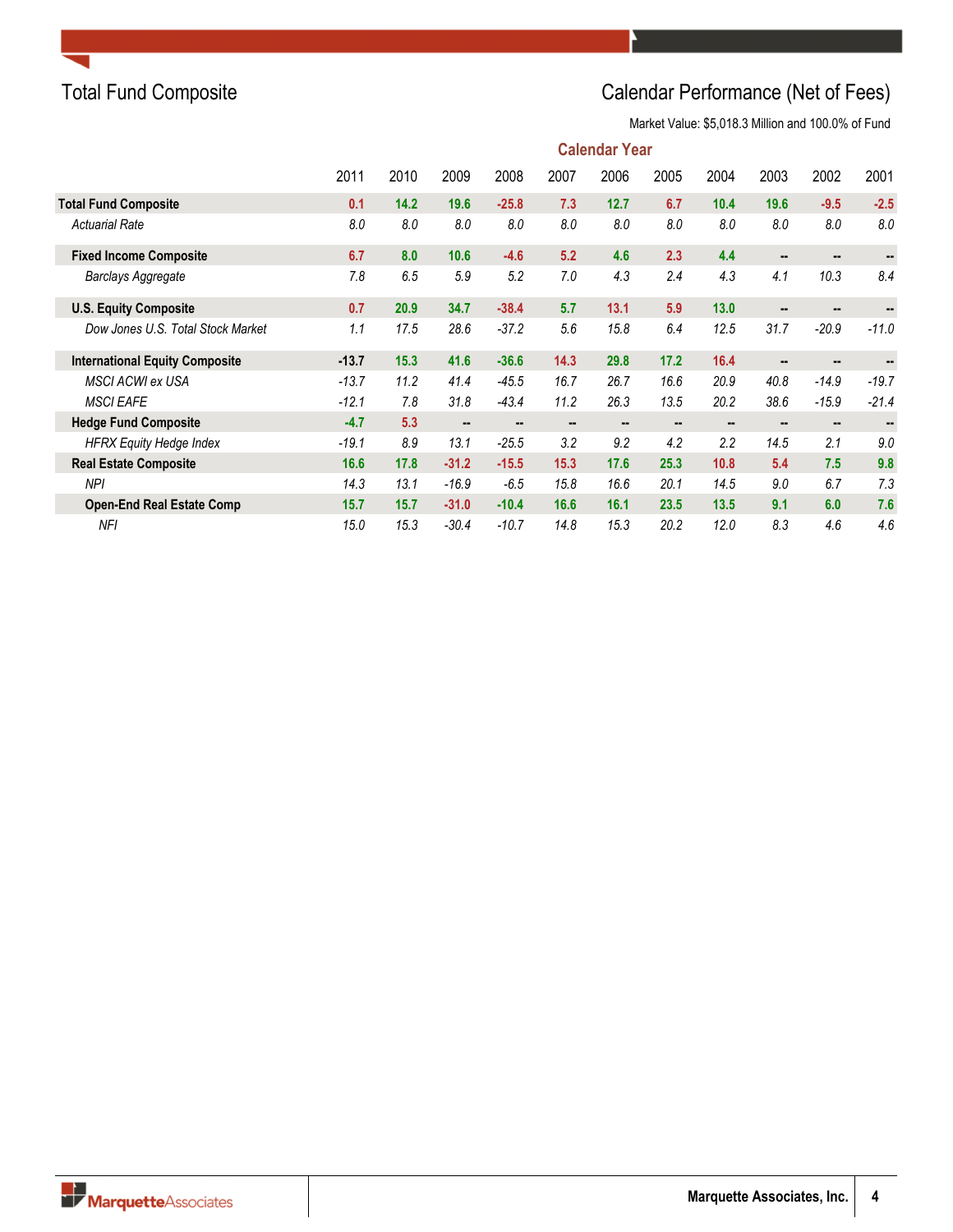# Investment Manager **Annualized Performance (Net of Fees)**

|                                       | Inception<br><b>Ending August 31, 2012</b> |      |            |                          |       |                          |                          |                          |                          |                          |        |               |
|---------------------------------------|--------------------------------------------|------|------------|--------------------------|-------|--------------------------|--------------------------|--------------------------|--------------------------|--------------------------|--------|---------------|
|                                       | 1 Mo                                       | 3 Mo | <b>YTD</b> | 1 Yr                     | 2 Yrs | 3 Yrs                    | 4 Yrs                    | 5 Yrs                    | 7 Yrs                    | 10 Yrs                   | Return | Since         |
| <b>Total Fund Composite</b>           | 1.6                                        | 4.7  | 7.9        | 7.9                      | 10.6  | 9.6                      | 4.5                      | 2.0                      | 4.5                      | 6.3                      | ä,     |               |
| <b>Actuarial Rate</b>                 | 0.6                                        | 1.9  | 5.3        | $8.0\,$                  | 8.0   | 8.0                      | 8.0                      | 8.0                      | $8.0\,$                  | $8.0\,$                  |        |               |
| <b>Fixed Income Composite</b>         | 0.5                                        | 2.4  | 5.6        | 7.5                      | 6.3   | 7.9                      | 7.2                      | 5.6                      | 5.0                      | $\blacksquare$           | ۰.     |               |
| <b>Barclays Aggregate</b>             | 0.1                                        | 1.5  | 3.9        | 5.8                      | 5.2   | 6.5                      | 6.9                      | 6.7                      | 5.7                      | 5.5                      |        |               |
| Neuberger Berman                      | 0.2                                        | 2.0  | 4.8        | 6.9                      | 5.9   | 8.0                      | 8.2                      | 7.1                      | 6.0                      | 5.8                      | 6.2    | May-01        |
| Barclays Aggregate                    | 0.1                                        | 1.5  | 3.9        | 5.8                      | 5.2   | 6.5                      | 6.9                      | 6.7                      | 5.7                      | 5.5                      | 5.9    | May-01        |
| <b>LM Capital</b>                     | 0.3                                        | 2.0  | 4.6        | 5.9                      | 5.2   | 6.7                      | $\overline{\phantom{m}}$ | $\overline{\phantom{a}}$ | --                       | $\Box$                   | 7.6    | Mar-09        |
| <b>Barclays Aggregate</b>             | 0.1                                        | 1.5  | 3.9        | 5.8                      | 5.2   | 6.5                      | 6.9                      | 6.7                      | 5.7                      | 5.5                      | 7.1    | Mar-09        |
| <b>UBS</b>                            | 0.2                                        | 1.9  | 4.4        | 6.6                      | 5.9   | $\overline{\phantom{a}}$ | --                       | --                       | $\qquad \qquad \qquad -$ | $\Box$                   | 6.0    | $Jul-10$      |
| <b>Barclays Aggregate</b>             | 0.1                                        | 1.5  | 3.9        | 5.8                      | 5.2   | 6.5                      | 6.9                      | 6.7                      | 5.7                      | 5.5                      | 5.6    | $Jul-10$      |
| Segall Bryant & Hamill                | 0.3                                        | 1.4  | 3.9        | 5.1                      | 4.7   | 6.1                      | $\overline{\phantom{a}}$ | $\qquad \qquad -$        | --                       | $\qquad \qquad -$        | 6.9    | Apr-09        |
| Barclays Int Govt/Credit              | 0.2                                        | 1.2  | 3.3        | 4.0                      | 4.0   | 5.4                      | 5.7                      | 5.8                      | 5.2                      | 4.9                      | 6.0    | Apr-09        |
| MacKay Shields                        | 1.2                                        | 4.7  | 9.6        | 13.5                     | 10.8  | 12.6                     | $\overline{\phantom{a}}$ | --                       | --                       | $\overline{\phantom{a}}$ | 15.8   | Apr-09        |
| <b>Barclays High Yield</b>            | 1.2                                        | 5.3  | 10.6       | 13.9                     | 11.1  | 14.5                     | 12.4                     | 9.6                      | 8.5                      | 10.7                     | 18.9   | Apr-09        |
| <b>RBC Global</b>                     | 1.8                                        | 4.7  | 11.4       | 11.4                     | 11.2  | $\frac{1}{2}$            | --                       | --                       |                          | $\overline{\phantom{a}}$ | 16.3   | Oct-09        |
| <b>Barclays Aggregate</b>             | 0.1                                        | 1.5  | 3.9        | 5.8                      | 5.2   | 6.5                      | 6.9                      | 6.7                      | 5.7                      | 5.5                      | 6.3    | $Oct-09$      |
| Symphony                              | 0.9                                        | 2.6  | 7.0        | 12.4                     | 8.0   | 9.8                      | $\overline{\phantom{m}}$ | --                       | --                       | $\ddot{\phantom{1}}$     | 9.8    | Aug-09        |
| <b>CSFB Leveraged Loan</b>            | 1.1                                        | 2.8  | 6.6        | 9.8                      | 6.6   | 8.5                      | 6.1                      | 4.6                      | 4.6                      | 5.5                      | 8.5    | Aug-09        |
| <b>U.S. Equity Composite</b>          | 3.2                                        | 6.5  | 11.8       | $15.2$                   | 18.3  | 14.9                     | 5.9                      | 2.3                      | 4.8                      | ä,                       | н,     |               |
| Dow Jones U.S. Total Stock Market     | 2.5                                        | 7.6  | 13.2       | 17.1                     | 18.3  | 14.0                     | 4.9                      | 1.7                      | 4.6                      | 7.3                      | --     |               |
| FIS Group U.S. Equity                 | 2.5                                        | 6.2  | 9.0        | $12.6$                   | 16.3  | m,                       | н,                       | н,                       | ш,                       | $\blacksquare$           | 12.7   | <b>Jul-10</b> |
| FIS Group Custom Benchmark            | 2.9                                        | 7.3  | 12.0       | 15.4                     | 18.0  | 13.9                     | 4.4                      | 1.8                      | 4.4                      | $8.0\,$                  | 13.8   | $Jul-10$      |
| <b>Great Lakes</b>                    | 1.3                                        | 6.8  | 9.6        | 14.5                     | 16.2  | 14.6                     | 4.0                      | 0.4                      | 4.4                      | 7.6                      | 9.6    | Mar-91        |
| Russell 1000 Value                    | 2.2                                        | 8.4  | 12.2       | 17.3                     | 15.8  | 12.1                     | 2.9                      | $-0.9$                   | 3.0                      | 6.6                      | 9.4    | Mar-91        |
| Herndon                               | 2.7                                        | 7.5  | 15.9       | $\overline{\phantom{a}}$ |       |                          |                          |                          |                          |                          | 15.4   | Nov-11        |
| Russell 1000 Value                    | 2.2                                        | 8.4  | 12.2       | 17.3                     | 15.8  | 12.1                     | 2.9                      | $-0.9$                   | $3.0\,$                  | 6.6                      | 14.4   | Nov-11        |
| RhumbLine S&P 500 Index               | 2.3                                        | 7.9  | 13.7       | 18.5                     | 18.4  | 13.7                     | 5.0                      | $\overline{\phantom{a}}$ | $\qquad \qquad \cdots$   | $\Box$                   | 5.0    | Aug-08        |
| S&P 500                               | 2.3                                        | 7.9  | 13.5       | 18.0                     | 18.2  | 13.6                     | 4.6                      | 1.3                      | 4.2                      | 6.5                      |        | 4.6 Aug-08    |
| CastleArk                             | 3.9                                        | 6.1  | 12.0       | 14.3                     | 21.6  | 14.8                     | 4.1                      | 2.4                      | 5.4                      | $\Box$                   | 7.3    | $Jul-04$      |
| Russell 1000 Growth                   | 2.7                                        | 6.9  | 14.6       | 17.4                     | 20.6  | 15.6                     | 6.5                      | 3.7                      | 5.6                      | $7.0\,$                  | 6.2    | $Jul-04$      |
| <b>Holland Capital</b>                | 2.8                                        | 5.5  | 12.0       | 14.9                     | 18.5  | 15.5                     | 7.4                      | 5.2                      | 5.7                      | $\Box$                   | 7.6    | Oct-02        |
| Russell 1000 Growth                   | 2.7                                        | 6.9  | 14.6       | 17.4                     | 20.6  | 15.6                     | 6.5                      | 3.7                      | 5.6                      | 7.0                      | 7.4    | $Oct-02$      |
| <b>Earnest Partners</b>               | 2.8                                        | 6.0  | 9.4        | 11.3                     | 16.8  | 15.5                     | 4.4                      | 3.2                      | $\qquad \qquad \cdots$   | $\Box$                   | 3.5    | Nov-06        |
| Russell MidCap                        | 3.2                                        | 6.3  | 11.6       | 13.3                     | 17.2  | 15.6                     | 5.4                      | 2.5                      | 5.3                      | 9.9                      | 3.2    | Nov-06        |
| William Blair                         | 4.0                                        | 4.8  | 9.4        | 9.2                      | 19.0  | 15.3                     | 7.0                      | 3.1                      | --                       | $\Box$                   | 4.9    | Dec-06        |
| William Blair MCG Custom<br>Benchmark | 3.2                                        | 6.3  | 11.6       | 13.3                     | 17.2  | 15.6                     | 5.5                      | 2.9                      | 5.1                      | 9.7                      |        | 3.2 Dec-06    |

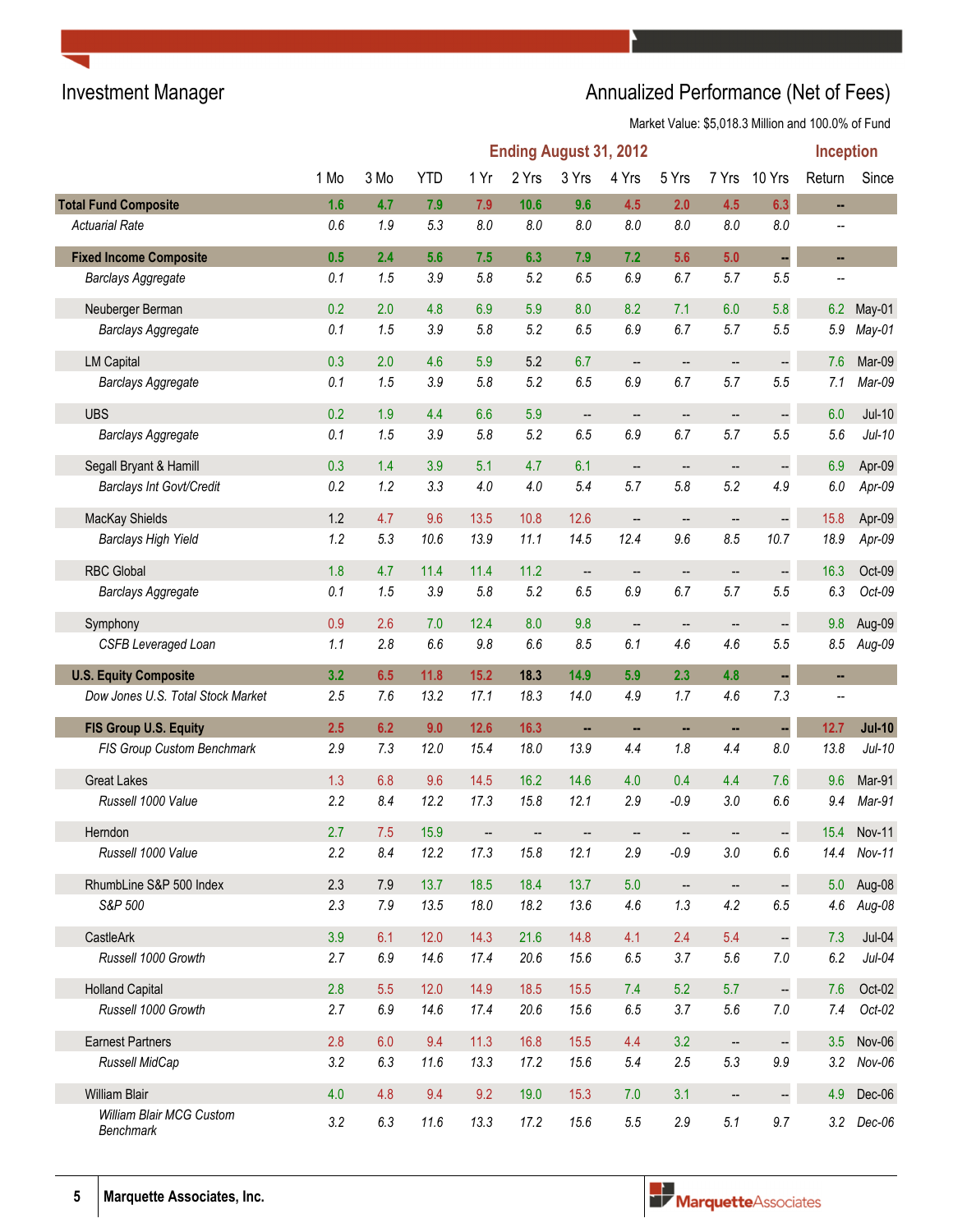# Investment Manager **Annualized Performance (Net of Fees)** Annualized Performance (Net of Fees)

|                                       | <b>Ending August 31, 2012</b><br><b>Inception</b> |                          |            |         |        |                          |                          |                          |                          |                      |                          |               |
|---------------------------------------|---------------------------------------------------|--------------------------|------------|---------|--------|--------------------------|--------------------------|--------------------------|--------------------------|----------------------|--------------------------|---------------|
|                                       | 1 Mo                                              | 3 Mo                     | <b>YTD</b> | 1 Yr    | 2 Yrs  | 3 Yrs                    | 4 Yrs                    | 5 Yrs                    | 7 Yrs                    | 10 Yrs               | Return                   | Since         |
| Geneva Capital                        | 3.8                                               | 2.1                      | 9.7        | 14.5    | 20.9   | $\overline{\phantom{a}}$ | $\qquad \qquad -$        | $\overline{\phantom{a}}$ | $\qquad \qquad -$        | --                   | 17.6                     | Nov-09        |
| Russell MidCap Growth                 | 3.4                                               | 5.2                      | 11.6       | 11.7    | 18.5   | 16.1                     | 5.7                      | 2.9                      | 5.6                      | 10.0                 | 15.1                     | Nov-09        |
| Ariel Investments                     | 4.9                                               | 6.1                      | 8.8        | 11.0    | 13.2   | 13.2                     | 6.3                      | 0.4                      | 2.4                      | 6.5                  | 12.0                     | Jun-84        |
| Russell 2500 Value                    | 3.4                                               | 7.1                      | 11.3       | 14.7    | 16.0   | 13.9                     | 4.7                      | 1.9                      | 4.0                      | 9.1                  |                          | $Jun-84$      |
| Keeley                                | 4.3                                               | 8.8                      | 16.0       | 18.5    | 20.0   | 16.6                     | 3.4                      | 1.5                      | 4.7                      | 9.2                  | 11.5                     | Dec-92        |
| Keeley SCV Custom Benchmark           | 3.1                                               | 7.0                      | 10.4       | 14.1    | 15.5   | 12.2                     | 2.7                      | $-0.1$                   | 3.3                      | 8.5                  | 10.2                     | Dec-92        |
| <b>International Equity Composite</b> | 2.1                                               | 8.7                      | 8.4        | $-0.8$  | 5.5    | 5.3                      | 4.0                      | 0.3                      | 6.7                      | u,                   | н,                       |               |
| MSCI ACWI ex USA                      | 2.1                                               | 9.6                      | 6.4        | $-1.9$  | 4.0    | 3.6                      | $-1.2$                   | $-3.6$                   | 3.5                      | 8.2                  |                          |               |
| <b>MSCI EAFE</b>                      | 2.7                                               | 11.1                     | 6.9        | 0.0     | 4.9    | 2.4                      | $-2.2$                   | $-4.8$                   | 2.1                      | 6.7                  |                          |               |
| FIS Group Non-U.S. Equity             | u.                                                | $\overline{\phantom{a}}$ | н,         | н,      | н,     | ш,                       | ä,                       | ш,                       | ä,                       | L,                   | н.                       | <b>Aug-12</b> |
| <b>MSCI ACWI ex USA</b>               | 2.1                                               | 9.6                      | 6.4        | $-1.9$  | 4.0    | 3.6                      | $-1.2$                   | $-3.6$                   | 3.5                      | 8.2                  | 2.1                      | Aug-12        |
| NTGI MSCI ACWI ex. U.S. Index Fund    | 2.0                                               | 9.4                      | 6.6        | $-1.7$  | 4.3    | 3.9                      | $\overline{\phantom{a}}$ | $\overline{\phantom{a}}$ | $\overline{\phantom{a}}$ | $\ddot{\phantom{0}}$ | 10.2                     | Oct-08        |
| MSCI ACWI ex USA                      | 2.1                                               | 9.6                      | 6.4        | $-1.9$  | 4.0    | 3.6                      | $-1.2$                   | $-3.6$                   | 3.5                      | 8.2                  | 9.9                      | Oct-08        |
| LSV                                   | 3.2                                               | 11.6                     | 6.3        | $-0.8$  | 5.1    | 2.8                      | $-1.1$                   | $-5.3$                   | 1.9                      | $\frac{1}{2}$        | 2.9                      | Apr-05        |
| <b>MSCI EAFE Value</b>                | 3.4                                               | 13.0                     | 6.1        | 0.1     | 3.4    | $-0.1$                   | $-2.8$                   | $-6.1$                   | 1.2                      | 6.7                  | 2.1                      | Apr-05        |
| <b>Madison Square</b>                 | 2.3                                               | 10.4                     | 13.1       | 4.2     | 4.8    | 3.2                      | 1.8                      | $-0.8$                   | 4.9                      | --                   | 5.5                      | Nov-04        |
| <b>MSCI EAFE</b>                      | 2.7                                               | 11.1                     | 6.9        | $0.0\,$ | 4.9    | 2.4                      | $-2.2$                   | $-4.8$                   | 2.1                      | 6.7                  | 3.0                      | $Nov-04$      |
| <b>Walter Scott &amp; Partners</b>    | 1.3                                               | 9.4                      | 11.3       | 2.9     | 7.2    | 6.1                      | 2.1                      | 0.5                      | 5.5                      | $\overline{a}$       | 6.1                      | Nov-04        |
| <b>MSCI EAFE Growth</b>               | 1.9                                               | 9.3                      | 7.7        | $-0.2$  | 6.3    | 4.8                      | $-1.7$                   | $-3.6$                   | 2.9                      | 6.6                  | 3.7                      | $Nov-04$      |
| NTGI Small Cap International Index    | 2.9                                               | 7.2                      | 7.1        | $-4.3$  | 6.8    | 6.3                      | $\overline{\phantom{a}}$ | $\overline{\phantom{a}}$ | $\qquad \qquad -$        | ÷,                   | 15.4                     | Oct-08        |
| MSCI World ex USA Small Cap           | 2.9                                               | 7.2                      | 7.0        | $-4.6$  | 6.4    | 6.0                      | 1.6                      | $-3.1$                   | 2.8                      | 10.1                 | 15.1                     | Oct-08        |
| <b>William Blair</b>                  | 1.3                                               | 6.1                      | 11.3       | 1.0     | 5.9    | 11.3                     | 1.8                      | $-2.0$                   | 9.0                      |                      | 9.3                      | $Jul-05$      |
| <b>MSCI Emerging Markets</b>          | $-0.3$                                            | 5.5                      | 5.6        | $-5.8$  | 1.4    | 6.6                      | 2.2                      | $-0.4$                   | 9.1                      | 15.0                 | 9.1                      | $Jul-05$      |
| <b>Hedge Fund Composite</b>           | 1.2                                               | 2.3                      | 6.3        | 4.5     | 4.3    | 3.0                      | $\overline{\phantom{a}}$ | ш,                       | ä.                       |                      | $\overline{\phantom{a}}$ |               |
| <b>HFRX Equity Hedge Index</b>        | 0.8                                               | 1.9                      | 2.6        | $-3.2$  | -4.1   | $-2.0$                   | $-5.2$                   | $-5.4$                   | $-1.7$                   | 0.6                  | $\overline{a}$           |               |
| Rock Creek Georgetown Fund            | 1.1                                               | 2.1                      | 7.0        | 4.9     | 5.0    | 4.0                      | $\overline{\phantom{a}}$ | $\qquad \qquad -$        | $\overline{\phantom{a}}$ | --                   | 4.3                      | Jan-09        |
| <b>HFRX Equity Hedge Index</b>        | 0.8                                               | 1.9                      | 2.6        | $-3.2$  | $-4.1$ | $-2.0$                   | $-5.2$                   | $-5.4$                   | $-1.7$                   | 0.6                  | 0.7                      | $Jan-09$      |
| K2 Long Short Fund                    | 1.2                                               | 2.6                      | 5.6        | 4.2     | 3.6    | 2.1                      | $\overline{\phantom{a}}$ |                          |                          |                      | 3.1                      | Jan-09        |
| <b>HFRX Equity Hedge Index</b>        | 0.8                                               | 1.9                      | 2.6        | $-3.2$  | $-4.1$ | $-2.0$                   | $-5.2$                   | $-5.4$                   | $-1.7$                   | 0.6                  | 0.7                      | $Jan-09$      |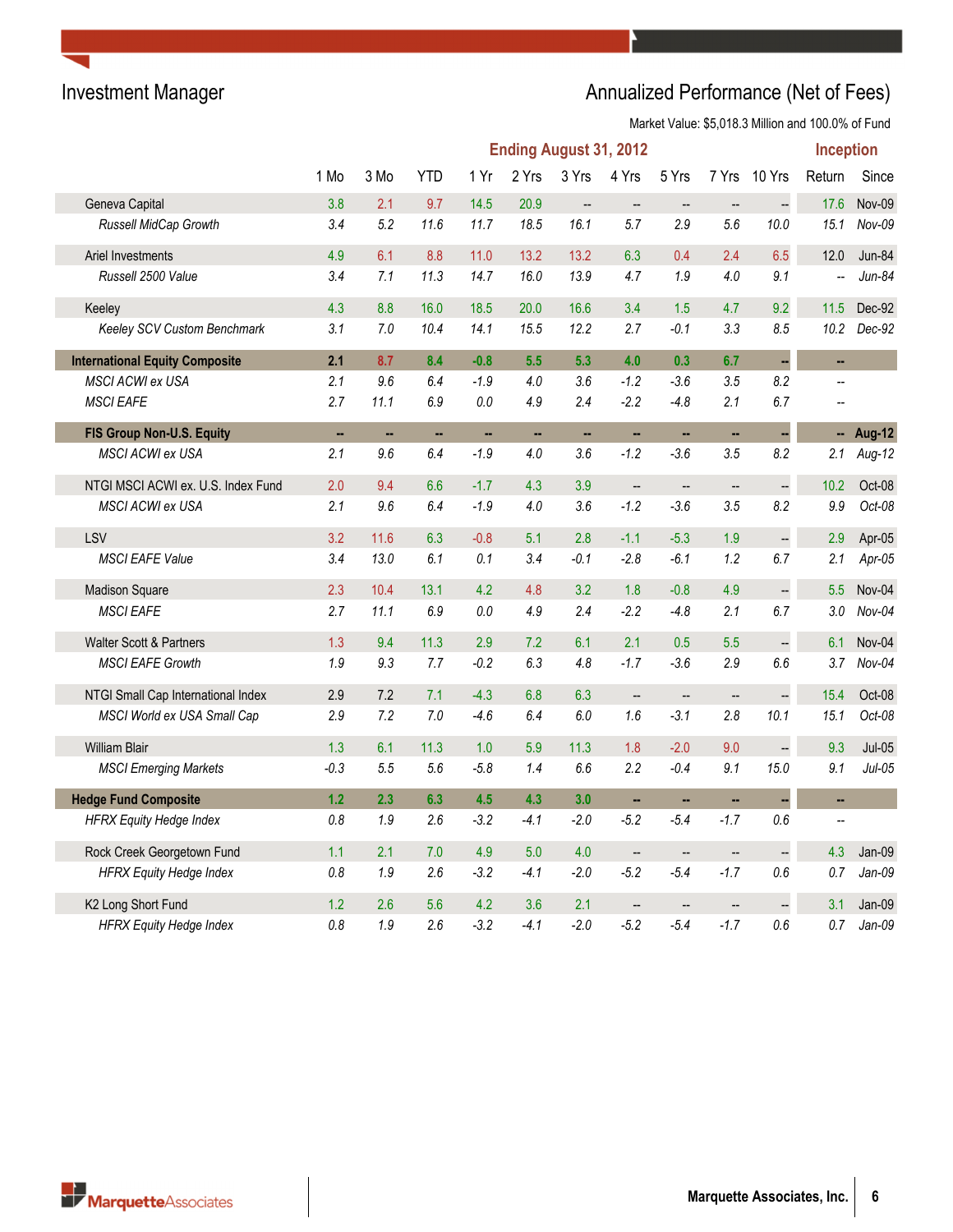# Investment Manager **Annualized Performance (Net of Fees)**

|                                   | <b>Ending August 31, 2012</b> |      |     |      |       |       |        |        |       |                          | <b>Inception</b>         |               |
|-----------------------------------|-------------------------------|------|-----|------|-------|-------|--------|--------|-------|--------------------------|--------------------------|---------------|
|                                   | 1 Mo                          | 3 Mo | YTD | 1 Yr | 2 Yrs | 3 Yrs | 4 Yrs  | 5 Yrs  | 7 Yrs | 10 Yrs                   | Return                   | Since         |
| <b>Real Estate Composite</b>      | 0.3                           | 1.9  | 4.8 | 10.8 | 15.6  | 9.6   | $-4.8$ | $-3.2$ | 3.1   | 5.2                      | н.                       |               |
| NPI                               | 0.0                           | 0.9  | 5.3 | 9.6  | 12.9  | 9.6   | 0.9    | 2.0    | 6.3   | 8.2                      |                          |               |
| <b>Open-End Real Estate Comp</b>  | 0.3                           | 2.6  | 6.2 | 12.4 | 15.6  | 8.4   | $-3.6$ | $-1.4$ | 3.9   | 6.5                      | $\sim$                   |               |
| NFI                               | 0.0                           | 0.8  | 4.9 | 8.9  | 13.3  | 9.3   | $-3.8$ | $-2.3$ | 2.8   | 5.5                      | $\overline{\phantom{a}}$ |               |
| American Core Realty Fund, LLC    | 0.0                           | 2.5  | 5.3 | 11.1 | 13.7  | 4.3   | $-4.4$ | $-1.8$ | 2.5   | $\overline{\phantom{a}}$ | 4.1                      | $Nov-03$      |
| NFI                               | 0.0                           | 0.8  | 4.9 | 8.9  | 13.3  | 9.3   | $-3.8$ | $-2.3$ | 2.8   | 5.5                      | 5.1                      | $Nov-03$      |
| AFL-CIO Building Investment Trust | 0.0                           | 2.5  | 6.2 | 12.3 | 14.2  | 6.1   | $-2.8$ | $-0.8$ | 3.9   | 4.7                      | 4.7                      | $Jun-02$      |
| NFI                               | 0.0                           | 0.8  | 4.9 | 8.9  | 13.3  | 9.3   | $-3.8$ | $-2.3$ | 2.8   | 5.5                      | 5.5                      | $Jun-02$      |
| JPMorgan Strategic Property Fund  | 1.2                           | 2.7  | 6.6 | 11.1 | 15.0  | 9.2   | $-1.7$ | 0.2    | 5.0   | 7.6                      | 7.6                      | $Jun-02$      |
| NFI                               | 0.0                           | 0.8  | 4.9 | 8.9  | 13.3  | 9.3   | $-3.8$ | $-2.3$ | 2.8   | 5.5                      | 5.5                      | $Jun-02$      |
| <b>PRISA</b>                      | 0.0                           | 2.1  | 5.3 | 12.7 | 16.6  | 9.2   | $-5.1$ | $-2.8$ | 2.9   | 5.6                      |                          | 6.1 Nov-81    |
| <b>NFI</b>                        | 0.0                           | 0.8  | 4.9 | 8.9  | 13.3  | 9.3   | $-3.8$ | $-2.3$ | 2.8   | 5.5                      | $\overline{\phantom{a}}$ | Nov-81        |
| PRISA II                          | 0.0                           | 3.4  | 7.8 | 16.3 | 21.2  | 9.9   | $-8.0$ | $-5.4$ | 1.3   | 5.3                      | 6.7                      | <b>Nov-89</b> |
| NFI                               | 0.0                           | 0.8  | 4.9 | 8.9  | 13.3  | 9.3   | $-3.8$ | $-2.3$ | 2.8   | 5.5                      | $\overline{\phantom{a}}$ | Nov-89        |